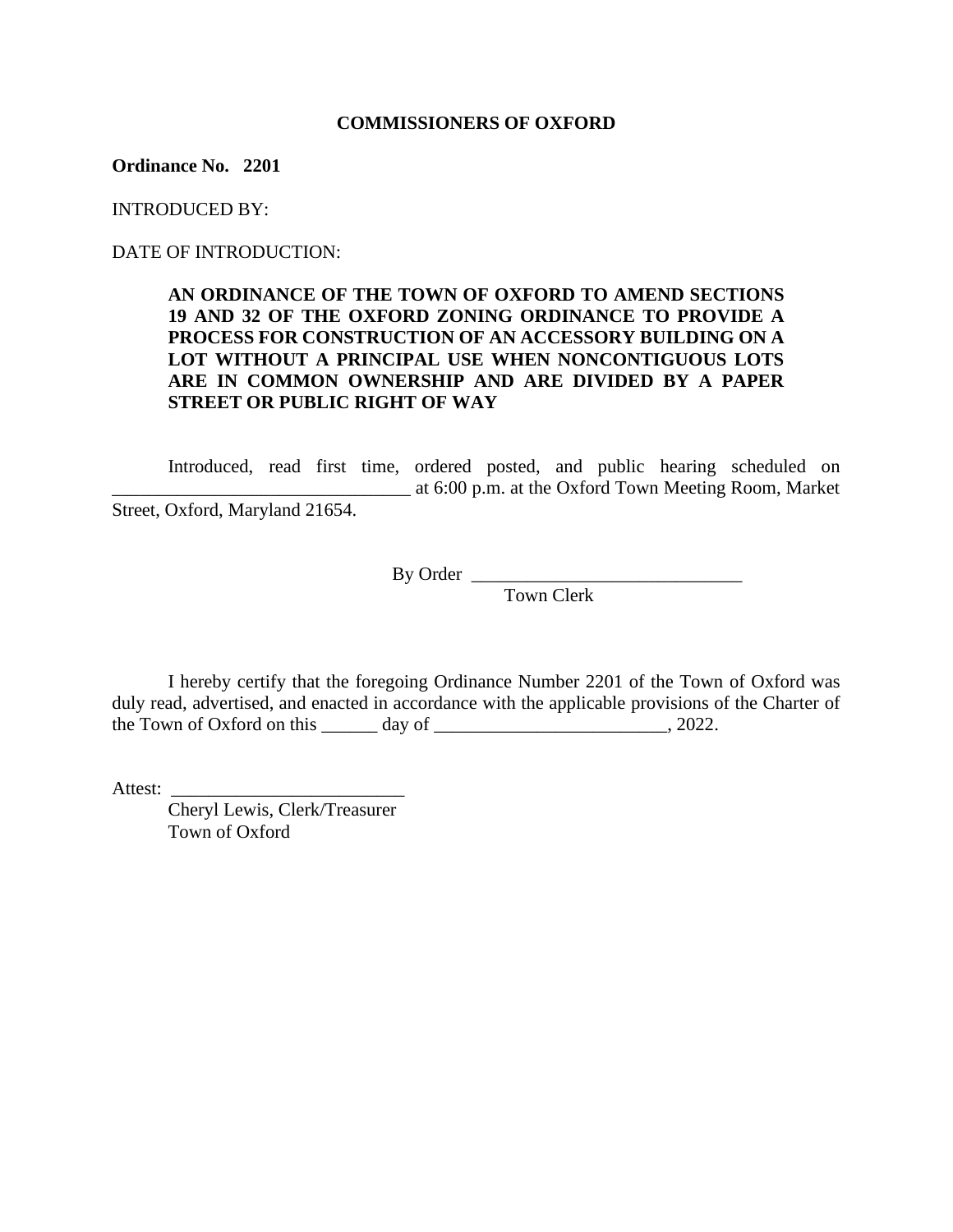### **COMMISSIONERS OF OXFORD**

### **ORDINANCE NUMBER 2201**

#### INTRODUCED BY:

## DATE OF INTRODUCTION:

## **AN ORDINANCE OF THE TOWN OF OXFORD TO AMEND SECTIONS 19 AND 32 OF THE OXFORD ZONING ORDINANCE TO PROVIDE A PROCESS FOR CONSTRUCTION OF AN ACCESSORY BUILDING ON A LOT WITHOUT A PRINCIPAL USE WHEN NONCONTIGUOUS LOTS ARE IN COMMON OWNERSHIP AND ARE DIVIDED BY A PAPER STREET OR PUBLIC RIGHT OF WAY**

WHEREAS, the Town of Oxford is authorized by the Maryland Code Ann. Land Use Article § 4-202 to adopt such zoning regulations as it determines are in the public health, safety and welfare; and

WHEREAS, the Commissioners of Oxford recognize that there are properties in town that contain two lots that would be contiguous but for a paper street or public right of way that divide the lots; and

WHEREAS, the Commissioners wish to provide those properties with the same abilities to construct an accessory building as properties that are not divided by a paper street or public right of way; and

WHEREAS, the Commissioners have determined that it is desirable and in the public interest to amend Sections 19 and 32 of the Oxford Zoning Ordinance to provide a process for construction of an accessory building on a lot without a principal use, under certain conditions.

NOW, THEREFORE, the Commissioners of Oxford hereby ordain as follows:

**Section 1.** Section 19 of the Oxford Zoning Ordinance is hereby amended as follows:

*Accessory use or structure*. A use or structure which is;

- 1. clearly incidental to and customarily found in connection with, the principal use or structure;
- 2. is subordinate to and serves the principal use or structure;
- 3. is located on the same lot as the principal use or structure;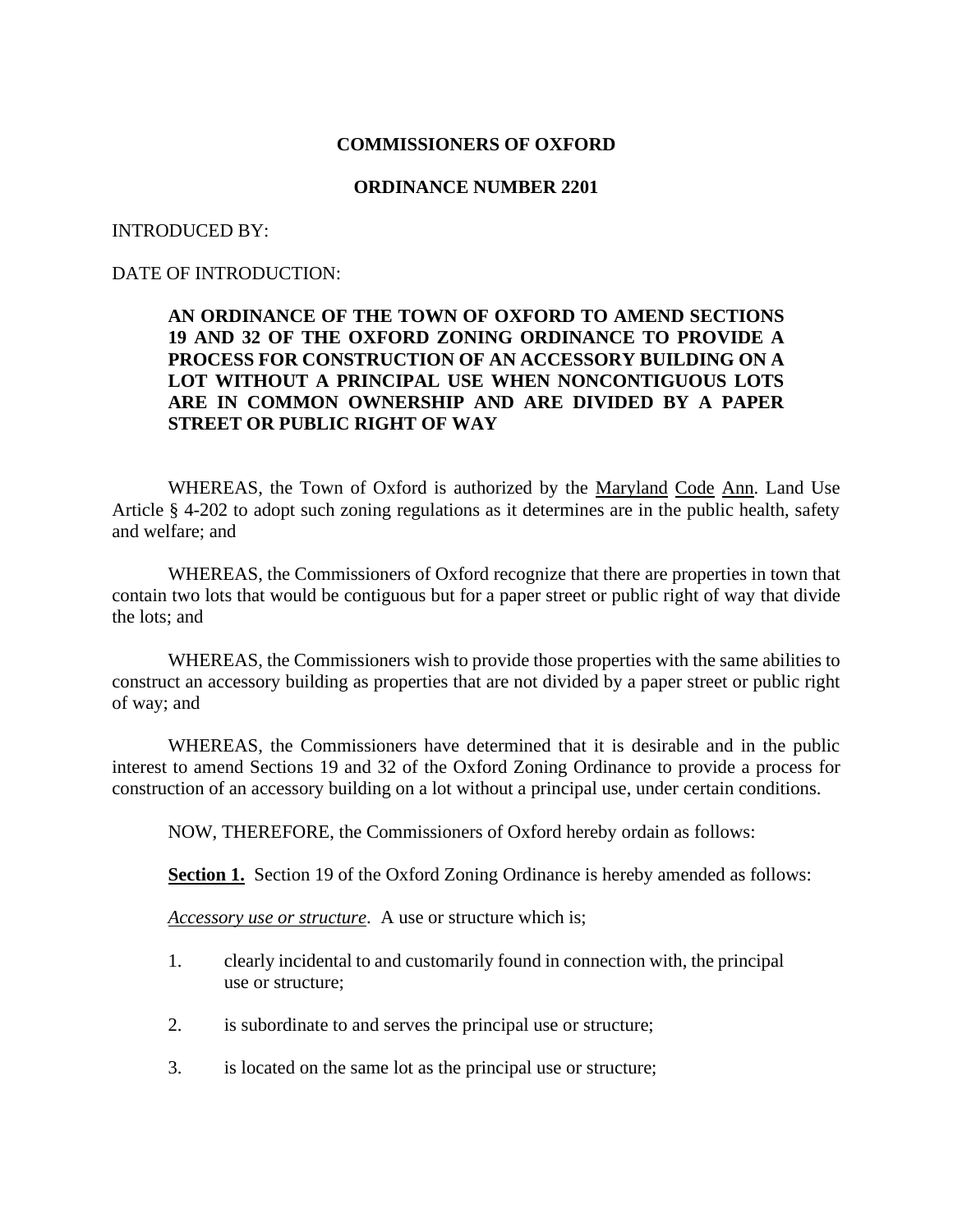- 4. facilitates access by the handicapped; and
- 5. contributes to the comfort, convenience, or necessity of occupants of the principal building or principal use, such as decks, tool sheds, garages, etc. No accessory building or structure shall be permitted on a lot without a dwelling *except as provided in Section 32.01(2)*.

*…*

# *Paper Street. A road or alley which exists only on paper. The road or alley has been drawn on paper, such as a map or subdivision plan, but has not been built.*

**Section 2.** Section 32 of the Oxford Zoning Ordinance is hereby amended by amending Section 32.01 titled "Accessory Buildings" as follows:

§32.01 - Accessory Buildings.

- 1) No accessory building will be *Accessory buildings or structures are not* permitted on a lot without a principal permitted building *except as provided in Section 32.01(2) herein*.
- *2) An accessory building or structure may be approved on a lot without a principal use or structure provided that the following conditions are met:*
	- *a) Two noncontiguous lots in common ownership as of March 8, 2022 are divided by a paper road or public right of way that would be contiguous but for the paper road or public right of way dividing the lots; and*
	- *b) A primary structure exists on one of the noncontiguous lots: and*
	- *c) The property owner enters into a recordable agreement that the noncontiguous parcels must remain under common ownership and that the accessory structure may only serve one additional lot which must contain a principal structure; and*
	- *d) The paper street or public right of way is not utilized for public vehicles; and*
	- *e) The property owner agrees to maintain the paper street or public right of way for the benefit of public access; and*
	- *f) The property owner otherwise meets the requirements for an accessory building structure per the Zoning Ordinance.*